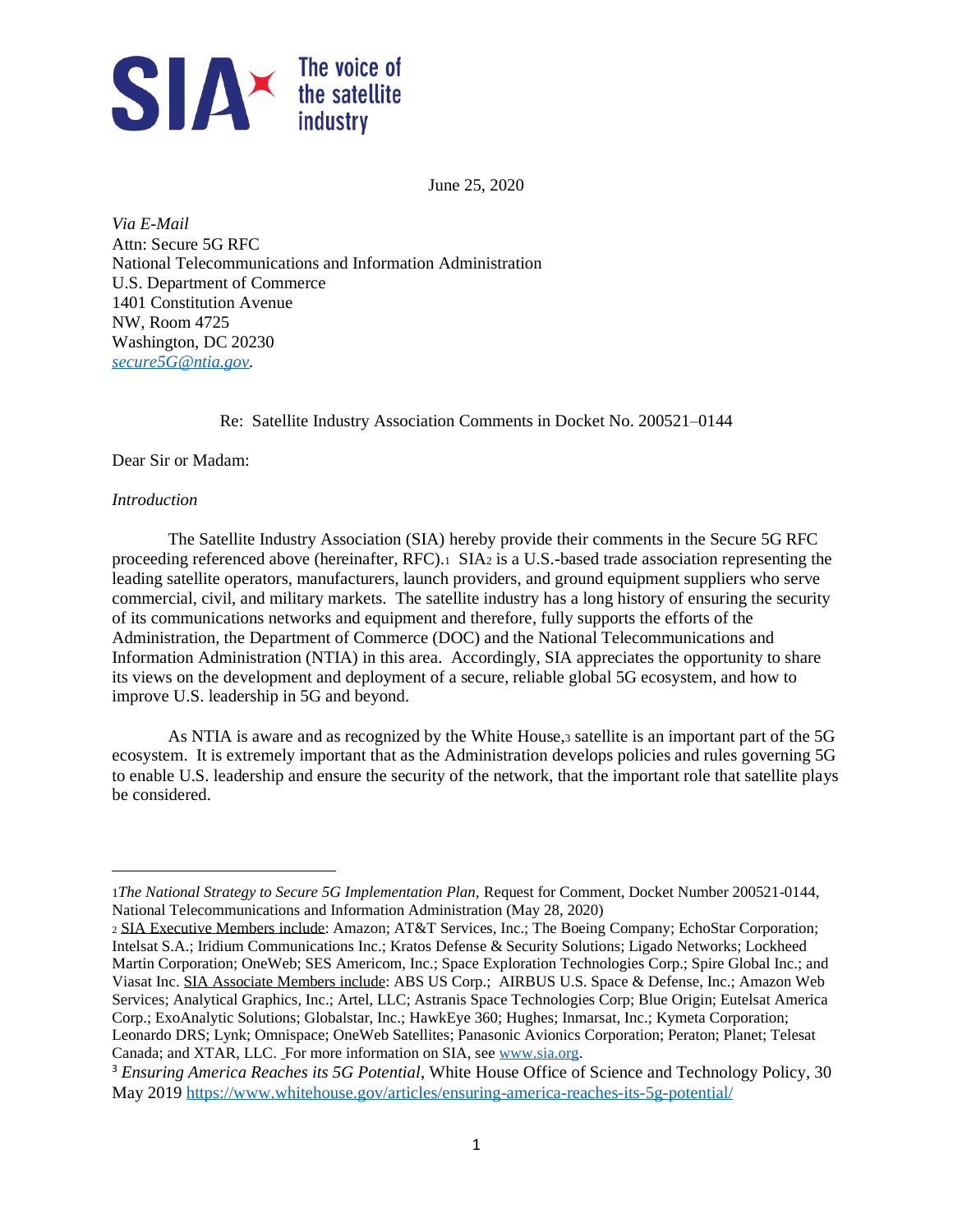

SIA urges NTIA as it considers the best way to improve U.S. leadership in 5G and beyond to adhere to certain basic principles that have successfully guided the United States in the past. These include:

- 1) Utilizing a technology neutral approach in developing regulation including for the allocation of scarce resources such as spectrum and funding;
- 2) Eliminating unnecessary and burdensome regulation;
- 3) Creating an open, transparent and predictable regulatory regime;
- 4) Enabling globally harmonized spectrum and its long-term availability; and
- 5) Ensuing U.S. leadership and the support of U.S. industry in international forums the International Telecommunications Union.

These principles have been a guiding force in U.S. leadership in the past. By adhering to these principles in the 5G and beyond world, the United States government will help to enable the United States to take a leadership role in 5G.

SIA also supports the Administration's efforts to ensure a secure 5G ecosystem. Cybersecurity is critical to the deployment of 5G and is committed to enhancing satellite cybersecurity through both industry-driven best practices and implementation of cybersecurity standards. To that end, SIA and the Global VSAT Forum have agreed to a set of voluntary cyber security principles that are successfully guiding the way for the industry's approach to 5G.4 These principles are:

- *1. Voluntary, industry-led efforts and public-private partnerships are the optimal way to address cybersecurity at the national or international levels.*
- *2. Satellite industry organizations should actively address cybersecurity using industry best practices for risk management.*
- *3. Robust cybersecurity is aided by voluntary information sharing, free from fear of adverse consequences.*

As NTIA and the U.S. government continue their efforts to ensure the security of the country's 5G networks, SIA welcomes the opportunity to work together through a multi-stakeholder approach, which includes the utilization of voluntary best practices. Working together the United States can achieve its goals in this area. Accordingly, SIA also welcomes NTIA's recent request for comment on promoting the sharing of supply chain risk information.<sup>5</sup>

SIA appreciates the opportunity to respond in this important proceeding. The satellite industry welcomes the opportunity to work with the United States government to ensure the continued leadership of the United States in 5G and the deployment of a secure, reliable 5G ecosystem in the United States and abroad.

<sup>4</sup> These are attached as []

<sup>5</sup> Add site.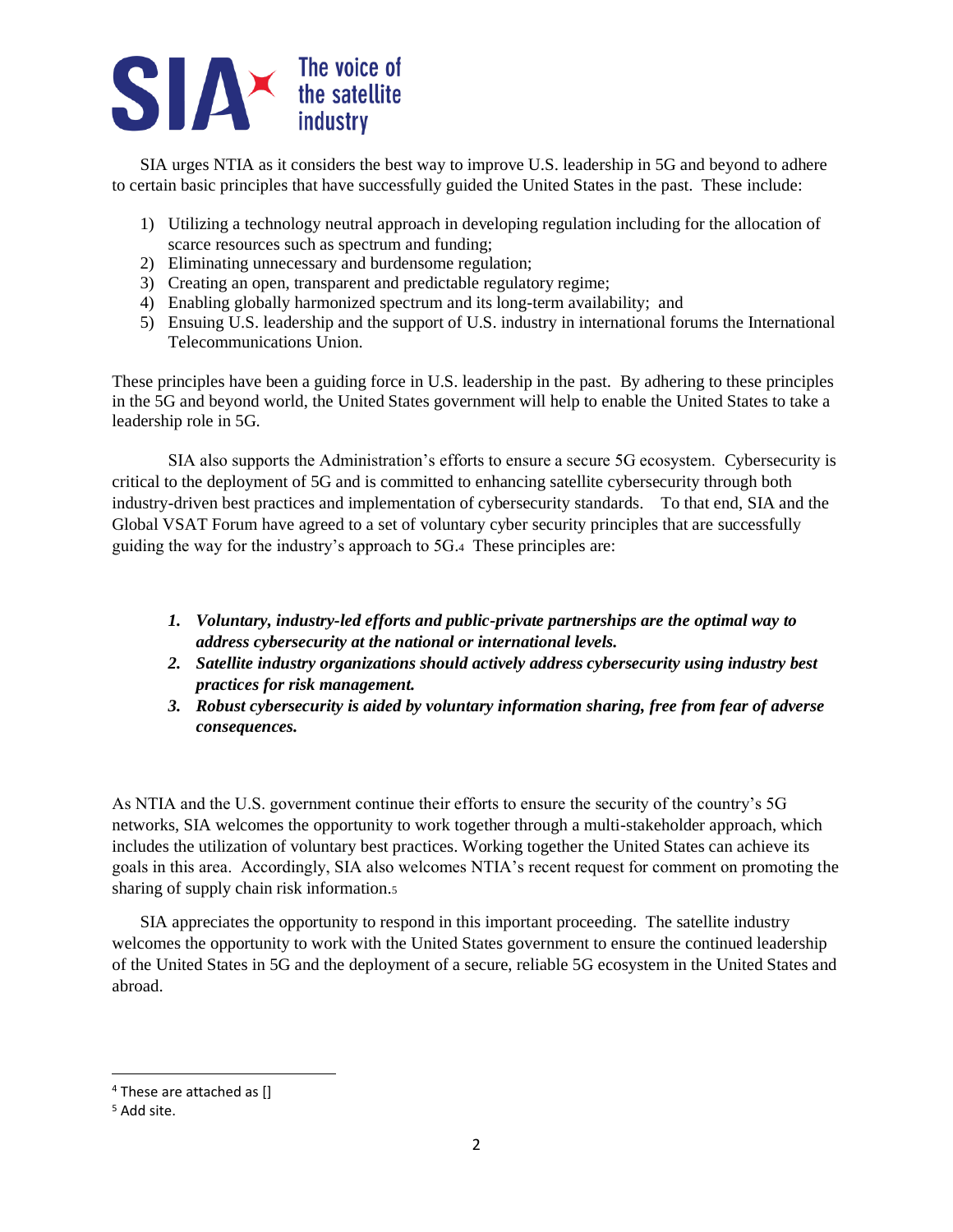

Respectfully submitted,

/s/

### SATELLITE INDUSTRY ASSOCIATION

Tom Stroup, President 1200 18th St., N.W., Suite 975 Washington, D.C. 20036

cc: Travis Hall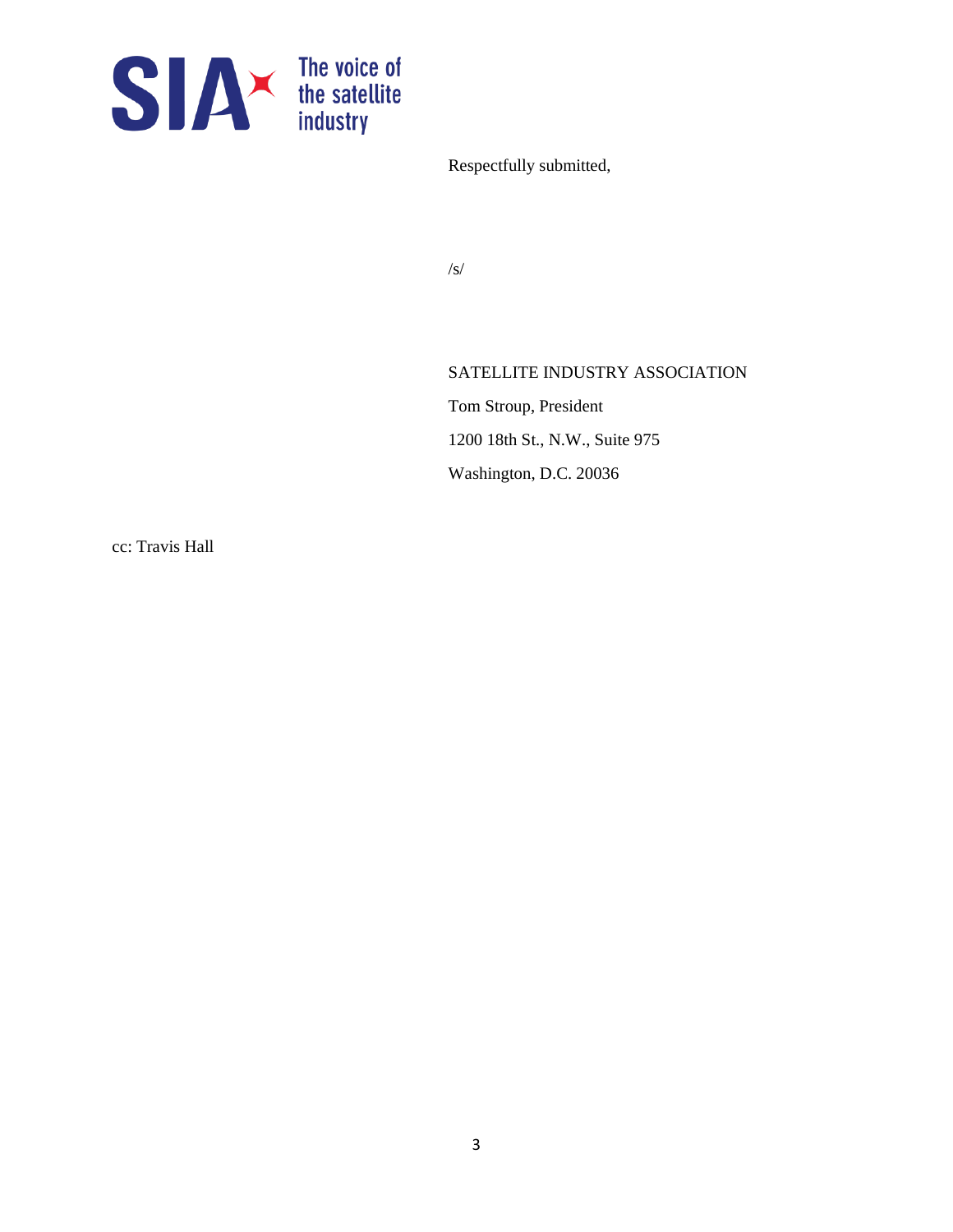## **JOINT STATEMENT ON THE SATELLITE INDUSTRY'S COMMITMENT TO CYBERSECURITY**

The Satellite Industry Association (SIA) and Global VSAT Forum (GVF) are leading trade associations representing the global satellite communications industry. SIA and GVF, on behalf of their members, issue this joint statement on the industry's commitment to cybersecurity.

Cybersecurity is critical to the satellite industry's core goal: providing mission critical, highly reliable, and secure connectivity. The satellite industry has a long history of providing secure solutions to diverse global customers, including military and government users, corporations of every size and type, the nonprofit and scientific communities, and individual consumers. Drawing on the expertise of its diverse membership, and responding to the demands of its user community, the industry has become a leader in providing safe, reliable communications.

Given the reliance of our economy and national security on secure communications, evolving attacks by criminals, terrorists, and nation-states properly concern national leaders and the private sector. The cyber threat environment is complex, and the stakes are high. While no system can be perfectly secure, each organization's commitment to foundational security principles helps all contributors to the industry, from software vendors to equipment manufacturers and service providers, improve their security risk profile. SIA and GVF therefore adopt this statement in the interest of promoting development and use of best practices and greater collaboration on important matters of cybersecurity.

### **SATELLITE INDUSTRY LEADERSHIP IN CYBERSECURITY COLLABORATION**

The satellite industry's foundational and long-standing commitment to cybersecurity is evident in recent efforts. Several SIA and GVF member companies participated in the Federal Communications Commission's (FCC's) Security, Reliability, and Interoperability Council IV Working Group 4 (CSRIC IV WG 4) on *Cybersecurity Risk Management and Best Practices*. This substantial effort convened stakeholders from across the communications sector. The satellite segment created a prioritized adaptation of the United States National Institute of Standards and Technology's (NIST) *Framework for Improving Critical Infrastructure Cybersecurity* (*Cybersecurity Framework*), emphasizing the importance of organizations' risk management using flexible measures that are self-reinforcing, tailored to networks' unique needs, and that build upon international standards.

GVF's Cybersecurity Task Force has convened equipment manufacturers and service providers to identify and implement security best practices. As with other cybersecurity efforts, these efforts are designed to help companies develop internal cybersecurity approaches, which should be regularly revisited over time.

Members of both associations continue to participate in various security efforts with government agencies, industry working groups, and international standards bodies. The satellite industry n

Department of Homeland Security, NIST, and others pursuant to executive orders, directives, and initiatives. In particular, programs emphasizing the protection of critical infrastructure and promoting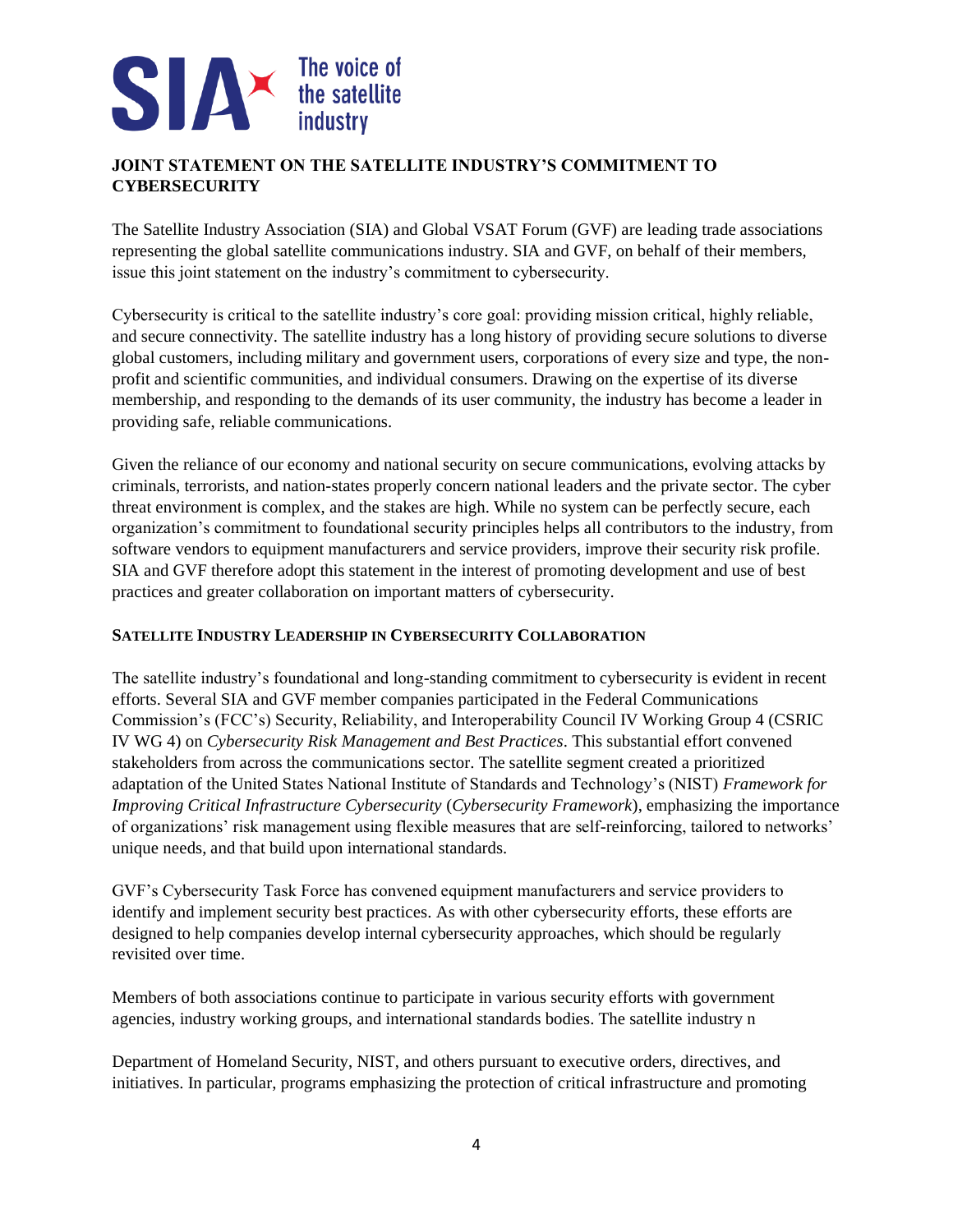sharing of threat information reduce overall cybersecurity risk today, and will continue to do so in the future.

International efforts also are a key component of ensuring cyber security for the nation's communications networks. For nearly a decade, the International Telecommunication Union has led cybersecurity initiatives that inform much of today's cybersecurity dialogue, and myriad other national governments and regional groups have taken important steps to promote cybersecurity dialogue and development of best practices. Outside of government-sponsored initiatives, many industry-led efforts have proven effective at developing cybersecurity best practices and sharing valuable information. The industry also strongly supports the work of internationally recognized standards development organizations, the output of which will inform ongoing security specification and process development. The satellite industry's success would not be possible without the foundation laid by these groups.

SIA and GVF members have learned important lessons for effective cybersecurity. Security and risk management must be part of an organization's overall corporate culture. Organizations should, and do, implement best practices to protect against evolving threats and regularly revisit them. Industry members can use the output of CSRIC IV WG 4, the GVF Cybersecurity Task Force, the NIST *Cybersecurity Framework*, and other industry-driven resources to inform their own development of voluntary, proactive, risk-based internal approaches to mitigate risks. Collaboration, not regulation, is the best way for organizations to manage cyber risks. Voluntary information-sharing among the private sector, between the private sector and government, and between the private sector and end users is vital.

### **CORE PRINCIPLES FOR CYBERSECURITY**

SIA and GVF encourage all segments of the satellite industry—from satellite communication providers to equipment manufactures and vendors—to address the dynamic challenge of cybersecurity. SIA and GVF have identified three principles that—although not intended to be a comprehensive roadmap or exhaustive list—should be at the center of private and government efforts to promote national and global cybersecurity.

### *Voluntary, industry-led efforts and public-private partnerships are the optimal way to address cybersecurity at the national or international levels.*

- Cybersecurity solutions are not one-size-fits-all. Networks differ, risk profiles vary, and a potential vulnerability can be addressed in a variety of ways. Thus, to be effective, satellite providers, resellers, software providers and equipment manufacturers must be free to apply security strategies that fit their individual security profiles and preferences.
- Solutions must be flexible and industry-driven, because vulnerabilities and the threat landscape evolve rapidly. Regulatory mandates would become rapidly outdated and would stifle progress by enforcing a static mindset, focused more on regulatory compliance than real-world cyber-risks. Market-driven solutions offer the most flexibility and promote innovation in services and security. While companies must choose what specific processes and practices are right for themselves, standards developed by internationally recognized standards development organizations often represent best practices in security and are excellent choices for many organizations. Likewise, voluntary public-private partnerships have been at the center of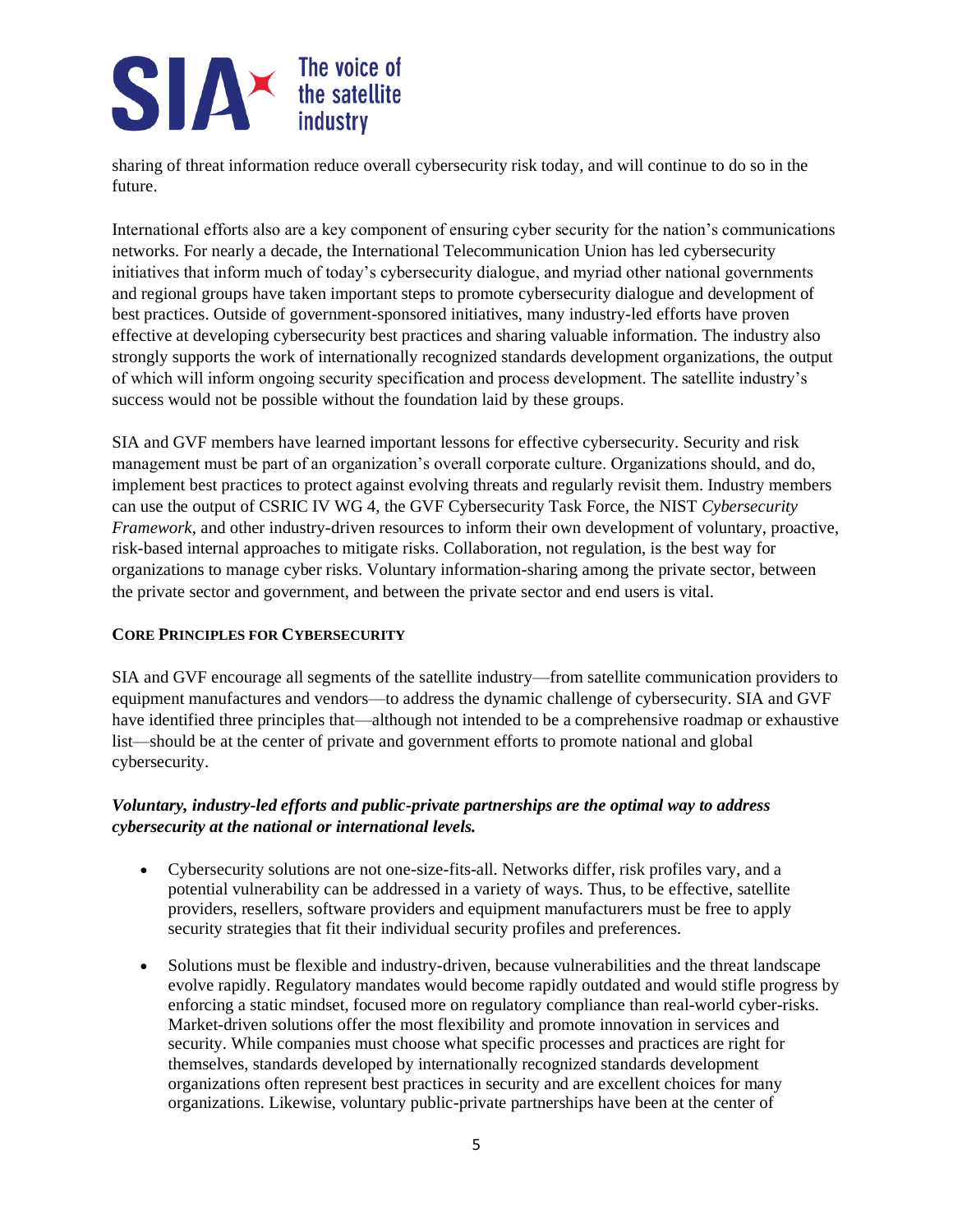cybersecurity policy, and participation by government and industry should continue to be encouraged.

- There is no such thing as perfect security. Use of cybersecurity standards and practices does not provide immunity from attack. Technical specifications and internationally recognized standards have value and can help improve security, but organizations also should actively monitor threats and revise practices based on changing security environments.
- Organizations' approaches to cybersecurity, and the various policies and procedures they implement, should be regularly reviewed and updated. Today's threats are unlikely to be the threats of tomorrow. Business processes and priorities change. To be effective, best practices and standards—like internal approaches, policies, and procedures—should be "living documents" that not only provide guidance and anticipate present needs, but can be modified to mitigate new risks.
- Trustworthy service offerings depend on trustworthy infrastructure components and practices, as well as reliable partners. This means that security and risk management should be considered throughout the service delivery chain, from network, hardware and software design to manufacturing processes, vendor management, and customer interfaces.

### *Satellite industry organizations should actively address cybersecurity using industry best practices for risk management.*

Each company in the satellite ecosystem should develop its own risk management approach, including by assessing whether to implement or customize one or more of many available tools.

- All organizations should consider adapting information security risk management principles, such as those reflected in the ISO 27001 standard, the NIST *Cybersecurity Framework*, or other relevant guidance documents, for use within their own enterprises. Some companies may use the NIST *Cybersecurity Framework*, as appropriate, to develop their own enterprise-wide approach to securing critical infrastructure, focusing on Identifying, Protecting from, Detecting, Responding to, and Recovering from cyber threats. In this, the illustrative work of CSRIC IV WG 4 may be helpful. A satellite industry member may wish to take approaches to managing security risks not identified here.
- Equipment vendors should consider implementing product security specifications and vendor security processes based on industry best practices and international standards, tailored for the needs of the organization and its customers.
- Service providers should consider security management practices and their technical implementation, which should be adjusted as appropriate for each organization. This approach is intended to be iterative and repeated, allowing companies to learn and adapt their approaches.
- Organizations should consider their processes for identification, intake, and analysis of vulnerability information. Specifically, organizations may benefit from developing and implementing mechanisms for receiving vulnerability information from diverse internal and external sources, evaluating risks, and taking appropriate responses, including through responsible disclosures of this sensitive information.